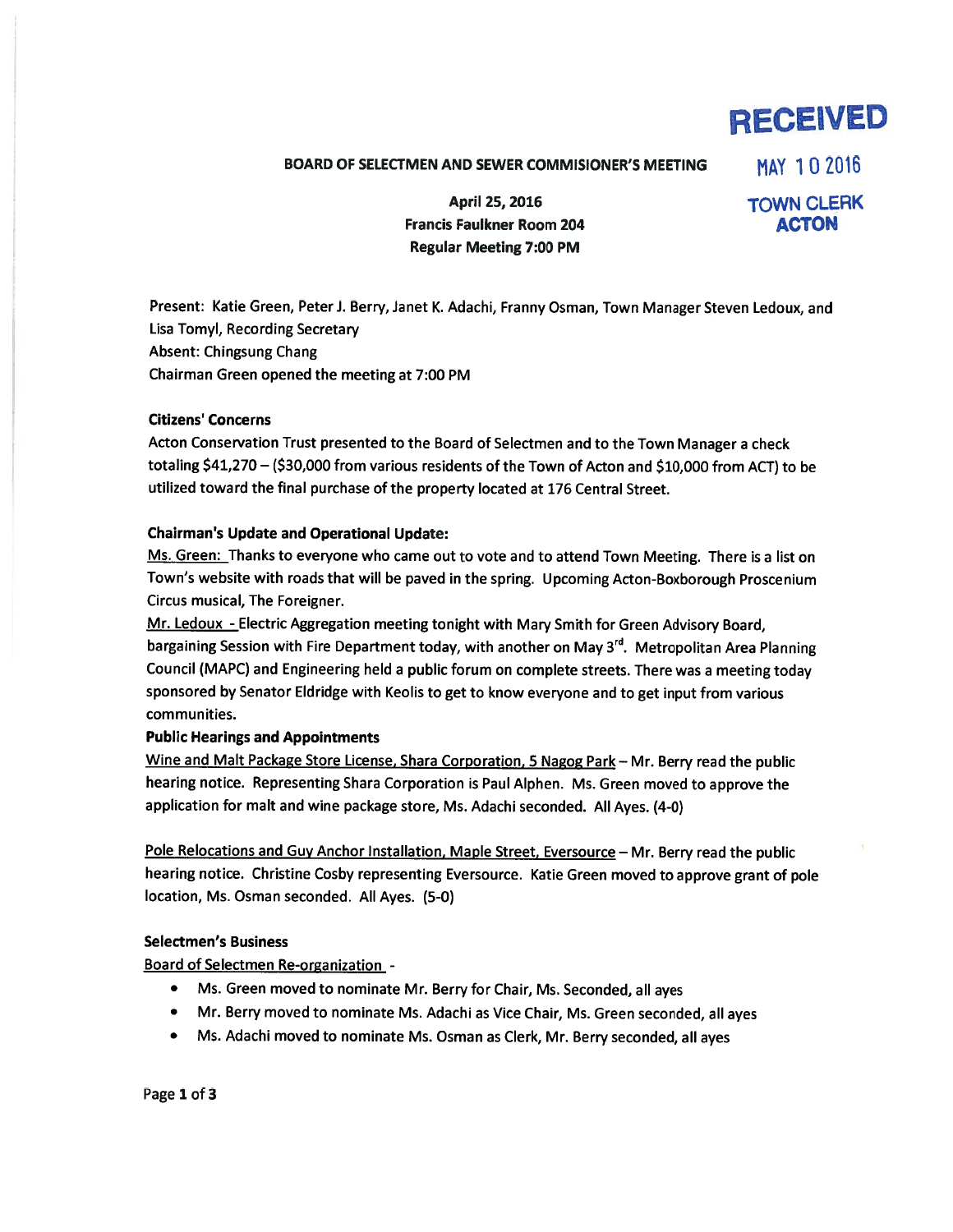Selectmen to Vote on Representatives for Meeting with Concord Officials Regarding Nagog Pond — Mr. Berry stated Chris Whelan (Concord Town Manager) emailed Mr. Ledoux to discuss the ongoing application regarding the Site Plan Special Permit at Nagog Pond. Mr. Whelan wanted to talk about the update of <sup>37</sup> Knox Trail, sale of water on 2A and future <sup>p</sup>lanning goa<sup>l</sup> of development and the sale of Concord water for future developments on 2A.

Mr. Berry was <sup>a</sup> bit concerned on <sup>a</sup> legal perspective regarding discussing an open project not in <sup>a</sup> public forum/meeting.

Ms. Green — understands the concerns, have met with neighbors outside the hearing process. Thinks this would be helpful to ge<sup>t</sup> <sup>a</sup> better grasp of all the different projects and to have each other better understand them, because sometimes open meeting can be <sup>a</sup> bit non-conducive in the hearing process. Ms. Adachi — open to the idea if they are open about discussion especially the water issue. Thinks there should be <sup>a</sup> member of the Acton Water District in on the meeting as well. It's <sup>a</sup> goo<sup>d</sup> opportunity to ge<sup>t</sup> those discussion started.

Ms. Osman — wants to make sure we reach them not just about open space but also have <sup>a</sup> meeting with all our Selectpersons from both towns before the next scheduled meeting. Having an open tour that all Selectpersons are invited to. Would have to announce it publicly.

Ms. Green stressed that was the Concord Water District that approached the Acton Board of Selectmen with this proposal, not the Concord Board of Selectmen.

Ms. Green suggested that some of the meeting attendees should include the Land Use Director, Department of Public Works (DPW) Director, Acton Water District Commissioner, Mr. Berry or Ms. Adachi. Mr. Berry stated that <sup>a</sup> discussion of the result of the meeting will be pu<sup>t</sup> on the next meeting agenda after the meeting occurs.

Barry Elkin — Skyline Drive — spoke about recapping about the project and met with an abutter about how close the project will be for solar fields from their back yar<sup>d</sup> (yellow tape <sup>p</sup>laced on some trees). Offers himself as <sup>a</sup> resource to see how close the solar panels will be. Recapped about <sup>a</sup> question from <sup>a</sup> BOS member inquiring what cost of savings would be with the solar farm — the DPW director stated approximately \$50,000/year.

Bob Sekuler <sup>17</sup> Parkland Lane— Concord Public Works Commission had <sup>a</sup> meeting and is in the process of going through other <sup>p</sup>lans other than the solar panels; savings from the panels would be modest and electric to be generated would only process 25% of what would be needed. Concord Public Works Commission is scoping out <sup>a</sup> co-generation project, and Bob feels that in the long run they would <sup>g</sup>ive up the (solar field farm) project.

#### Selectmen's Reports:

Selectmen Reports are included in the agenda packet on docushare. There were no questions.

Consent Agenda

Page 2 of 3